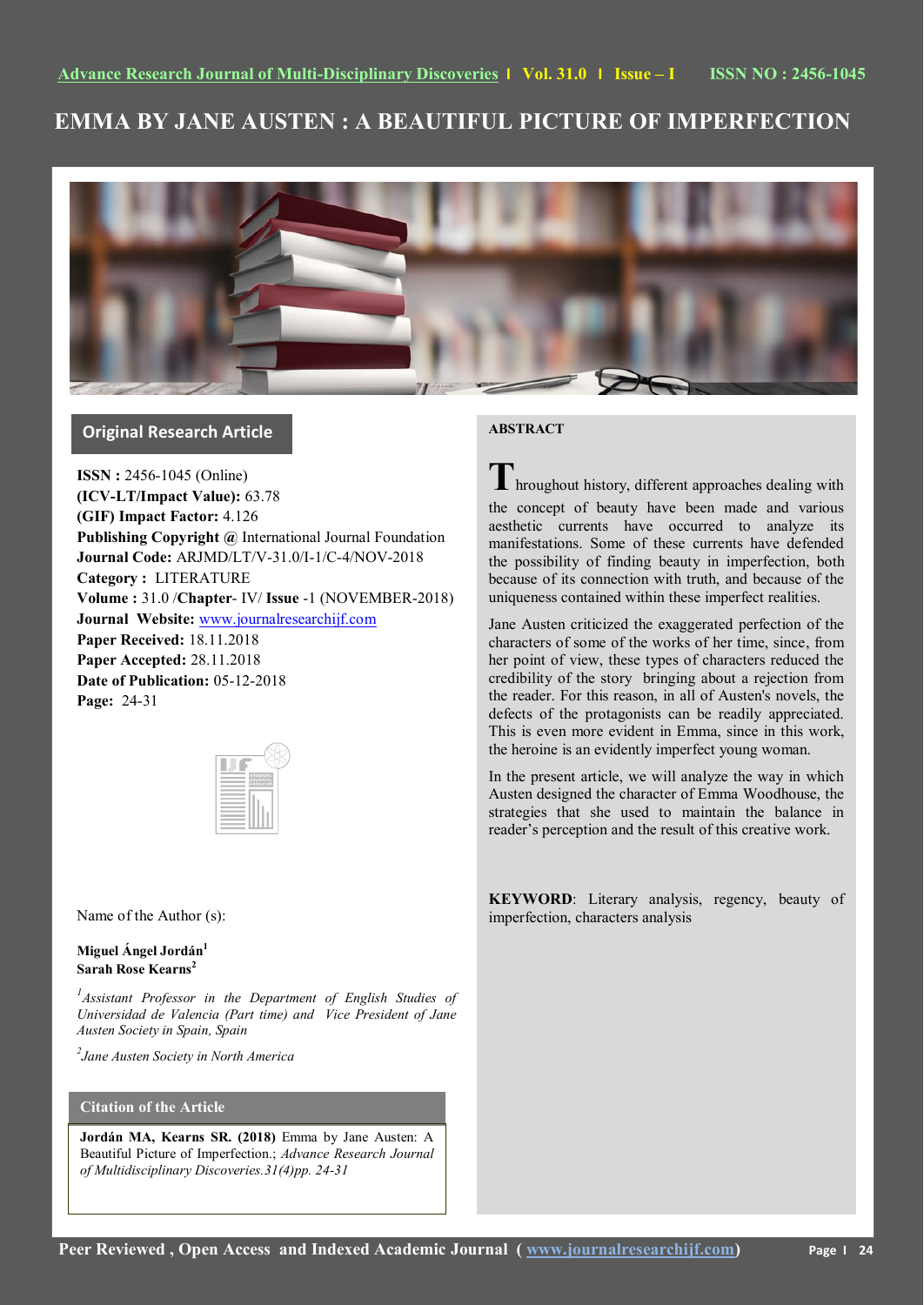# **I. INTRODUCTION**

"Pictures of perfection as you know make me sick and wicked." (Austen, Letters, 208). In this way Jane Austen addressed her niece, Fanny Knight, on March 23, 1817. In a previous letter, the young girl had conveyed to her aunt the opinions that Mr. Wildman, her suitor, had expressed about one of Austen's novels, not knowing that she was the niece of the author. The young gentleman had expressed his reservations by finding some flaws in the heroine and other characters, and Fanny Knight had related this conversation to her aunt to observe her reaction. In the aforementioned letter, Austen affectionately reprimands her niece for having acted in that way, showing her compassion and sympathy for the young gentleman, who would undoubtedly feel uncomfortable when he knew the truth. Austen also states that Mr. Wildman and she could never agree on novels and heroines, since she could not stand those works in which the protagonists are a picture of perfection, completely removed from reality.

All the heroines of Austen's novels are ladies with great qualities, but also with noticeable defects. The protagonists of this author cannot be qualified as portraits of perfection in any case, since throughout each of her novels, different passages are shown in which their weaknesses are revealed. However, this does not prevent the reader of these works from being attracted by the personality that the author has conferred on each of her heroines. In fact, it is possible that these heroines are even more attractive precisely because of their imperfect condition, as this makes them more closely identified with and more accessible to the audience.

The present article will study the relationship between imperfection and beauty in a literary work, focusing in a special way on the role of the female protagonist. For this purpose, the most suitable heroine is Emma Woodhouse, protagonist of the novel *Emma*, since she is an obviously flawed character (Sabor 2015). Next, the concept of beauty will be reflected upon making use of various definitions. Subsequently, some aesthetic currents related to the beauty of imperfection will be explained briefly. This theoretical framework will serve as a reference when carrying out our analysis of the strategies used by Austen to manifest the beauty of an imperfect character.

#### **II. SOME APPROACHES TO THE CONCEPT OF BEAUTY**

This section will offer a brief list of definitions and approaches related to the concept of beauty. It is not our objective to delve into this topic, but only to create a reference or framework for the following sections that will study different aspects related to this concept.

According to the French poet and philosopher, Paul Valèry (1894), beauty has traits that make it indescribable and ineffable. It is not a physical reality that can be measured and analyzed, nor is it a univocal and limited concept that we can explain and define completely. This difficulty in defining beauty has been present throughout history, however, from the point of view of Plato (Giovanni 2005), this does not imply that it is a merely subjective or changing reality. Those who so qualify it, attending to the expiration of the elements that were considered beautiful in the past, do so moved by the error of looking at some concrete manifestations of beauty, but not at beauty itself, which is an immutable reality. The beauty that we can find in the sensible world has its origin in the Idea of Beauty, which is the reason why things seem beautiful to us by participating to a greater or lesser extent of its characteristics.

Santayana (1896), in an attempt to unify different distinctions and approaches, defines beauty as "pleasure regarded as the quality of a thing" (33) and explains that beauty is a value, not an isolated perception; it is an emotion of our affective and volitional nature, which is why it must necessarily be attractive, since something beautiful that does not interest anyone, would be a contradiction in itself. Santayana also emphasizes that beauty is a positive value. It is the presence of something good, or the absence of something bad.

In her article "An argument about beauty", Sontag (2005) displays different definitions and comments on beauty, and states that sometimes these attempts have either been limited to unite beauty to the object that possesses it, or to describe some of its characteristics, or to define it in an excessively general way, as it has happened when it has been identified with harmony. Sontag adds that given the impossibility of offering an adequate definition, it was decided to appeal to an ability to appreciate it in the arts. This capacity, which we call "good taste", is what detects the value in works of art and allows us to elaborate a canon of those works that deserve to be praised, since in art, unlike in the real world, beauty it is not always obvious.

The problem of beauty, according to Underwood (2016), is that being present in various facets of our daily life, it is easily banalized or subjectively understood. However, this does not prevent us from perceiving it as something profound, that escapes our understanding and that, in some way, helps us to delve into our human nature.

As it has been reflected in the previous paragraphs, it is easier to perceive beauty than to define it, but, in order to provide an explanation that will serve as a reference later, we will conclude this section by offering a definition that summarizes the different nuances of the definitions we have found in different dictionaries. "Beautiful" is that which by its qualities is pleasing to the eye, or to the ear and by extension to the spirit or the intellect. Since the concept of beauty is applied to very diverse realities, this definition can be adapted to a specific case, be it physical, artistic, moral, etc., so that the characteristics that make that reality pleasing can be analyzed in more detail.

#### **III. THE BEAUTY OF THE IMPERFECT**

**ADVANCE RESEARCH JOURNAL OF MULTIDISCIPLINARY DISCOVERIES**

―When we say that something is perfect we mean that it is ‗complete'. Beauty is measured by its completeness.‖ (Plumb 77). The beauty of a reality, according to this statement, depends on the degree of perfection and, therefore, can be measured and evaluated objectively. As Plumb explains in her article, the birth of geometry in Greek culture, promoted the measurement of the aesthetic value of works of art based on geometric studies, which allowed it to give an objective value to various artistic manifestations. On the other hand, the Platonic theory of beauty, explained in the previous section, postulates that art can only achieve beauty based on proportion and harmony, by resembling the ideal of Universal Beauty that is independent and prior to all its appearances.

Beauty and perfection are frequently used as synonyms in everyday language, but they are not equivalent concepts since, as it was stated previously, a characteristic of beauty is the ability to produce pleasure to the one who perceives it, as a consequence of its positive traits. Beauty implies the presence of something good or the absence of evil. However, we can find some fulfillment in negative realities, which could be described as perfect, but not as beautiful.

We also find a certain disparity between beauty and perfection in some aesthetic theories to which we will refer briefly below. The common factor of these proposals is the possibility of finding beauty in imperfection, not in spite of it, but thanks to it.

If we follow Plato's teachings, which deny the possibility of achieving perfection, since it only exists in the World of Ideas, we can affirm that perfection and reality are two incompatible concepts in our world. This statement does not belong only to Platonic thought, but it is a generalized perception, the result of experience. Outside the field of geometry and similar disciplines, perfection is understood more as an ideal than as something attainable. For this reason, as Plumb states: "one explanation for an imperfect aesthetic could be due to the appeal of that which is authentic, that is truer to life and not an ideal form" (77). Authenticity and truth are values that can be associated with beauty, and that, due to the limitations of our human condition, are usually linked to imperfection.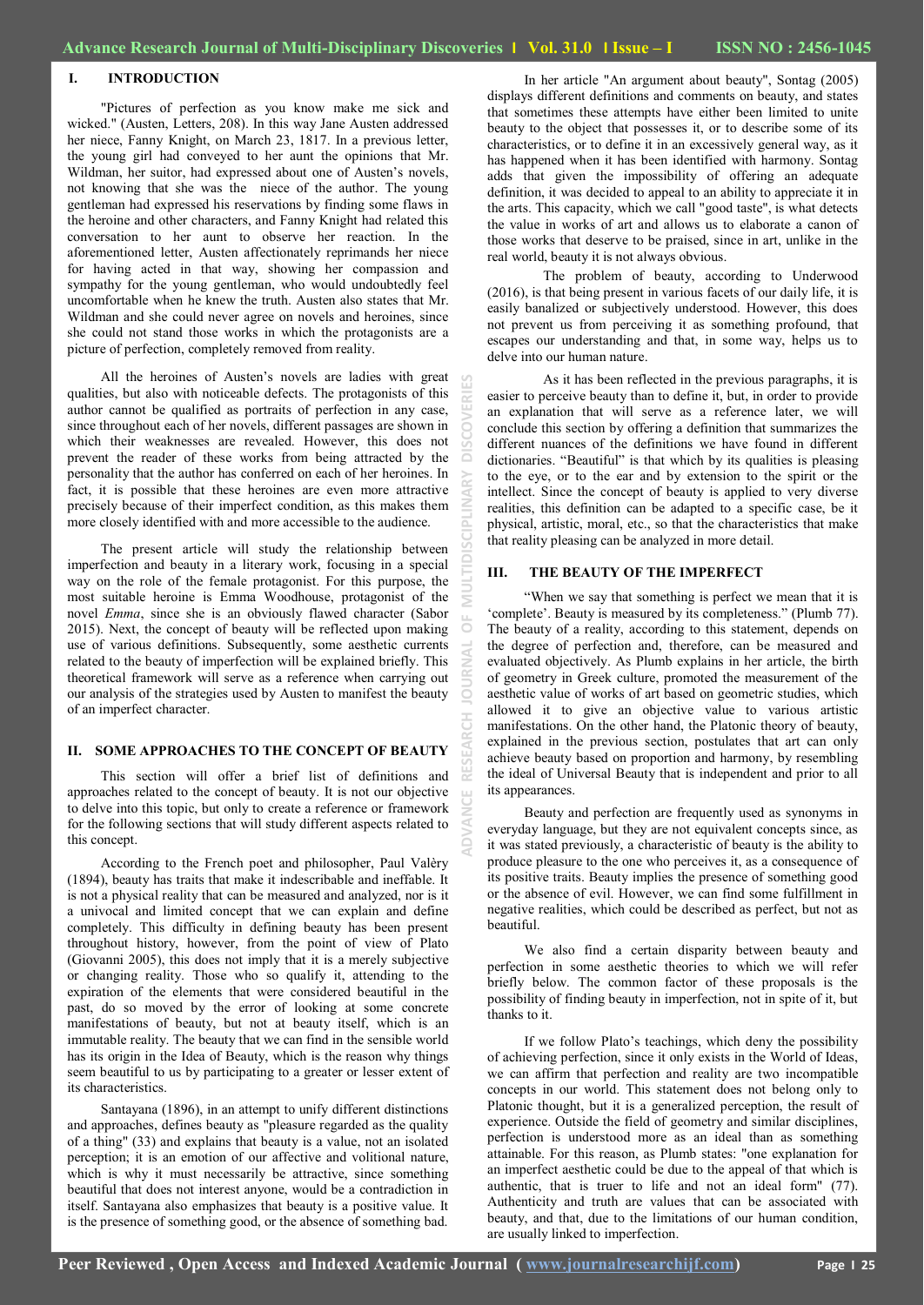$\overline{0}$ 

**JOURNAL** 

RESEARCH

MULTIDISCIPLINARY

**DISCOVERIES** 

William Gilpin introduced the aesthetic concept of "the picturesque" to defend the beauty of imperfection during the second half of the eighteenth century. This aesthetic classification, according to its theorists, combined Burke's concepts of beauty and sublimity.

Because it possessed, for example, intricacy, irregularity, and roughness, it appeared to be distinct from either the vastness and gloom of Burkes's sublime or the delicateness and smoothness associated with his concept of beauty. Unlike the sublime, which drew upon terror for its effect, the picturesque, like beauty, produced pleasure. (Ross xiii)

In his essay *On Picturesque Beauty*, Gilpin explains his aesthetic proposal, which he applies mainly to painting, through a couple of examples. In the first he talks about the beauty of a properly decorated piece of symmetrical and well-proportioned Palladian architecture. Although it may be pleasing to the eye, by introducing it into a picture, it becomes a formal object and fails to please.

But if we introduce it in a picture, it immediately becomes a formal object, and ceases to please. Should we wish to give it picturesque beauty, we must use the mallet instead of the chissel: we must beat down one half of it, deface the other, and throw the mutilated members around in heaps. In short, from a smooth building we must turn it into a rough ruin. No painter, who had the choice of the two objects, would hesitate which to choose. (7).

The same happens when talking about a beautiful garden, in which all its parts come together in harmony contibuting to its beauty. Despite its undoubted appeal, when taken to the canvas, says Gilpin, the garden is offensive. To show its beauty, one would have to transform the lawn into an uneven ground, plant rugged oaks instead of flowering shrubs, and break the regularity of the path. That is, instead of making the whole smooth, we should make it rough to confer on it the picturesque beauty, since it already possesses the other components of beauty.

The beauty of imperfection is also the central thesis of two Japanese aesthetic currents. The first, called Wabi-sabi, recognizes and appreciates the value and beauty of bodies and objects that suffer the consequences of the passage of time, and those that have some imperfections that make them unique (Buetow 2017). Therefore, Wabi-sabi criticizes the insincerity, uniformity and monotonous perception of the supposed aesthetic perfection.

It re-values and appreciates authenticity and humility out of mature respect for incompleteness, fragility and impermanence. These attributes of human life mean that the beauty of authenticity, though not always obvious, exists in subtle appreciation of truthfulness about its nature. The truth has an unselfconscious beauty that overcomes polarities like "beauty" and "ugliness." (Buetow 3)

The fact that something is imperfect, fragile and fleeting does not imply, according to the theory of the Wabi-sabi, that it lacks beauty, but, on the contrary, the authenticity immanent to these characteristics can increase its beauty more than a feigned perfection, which would be hiding the inevitable defects that every created being possesses.

The second aesthetic vision is Kintsugi, which applies the proposals of Wabi-sabi when it is necessary to take some action to repair what has suffered some damage (Buetow 2017). Kintsugi is the art of repairing pottery, sticking its parts with gold-laced seams of epoxy, not in order to restore its original state, but a stronger one in which the signs of that rupture and repair are appreciated. The repaired pot shows its history; does not hide its defects, but shows its strength after being been broken, recomposed and strengthened anew.

This aesthetic proposal is applicable to different fields, such as surgery when it entails the scar marked patient. "The scars may be seen to resemble the golden joinery of mended pots. Like footprints traveled by soldiers returning from battle, they tell stories of healing and learning." (Buetow 4). In this case, the imperfection could be perceived as something beautiful, since it is the reflection of an evolutionary process from a negative status to a positive one.

Both aesthetic currents invite us to study carefully the realities that surround us so as to avoid a hasty judgment that prevents us from appreciating their beauty, the fruit of their authenticity, and makes it impossible for us to understand that imperfections, in some cases, far from damaging an object, make it become something unique (Kauper 2015).

## **IV. PICTURES OF PERFECTION MAKE ME SICK AND WICKED: PLAN OF A NOVEL.**

In the introduction to this article, we alluded to the letter in which Jane Austen affirmed her repudiation against the pictures of perfection, referring to some protagonists of the books of her time, who were represented with an excess of qualities and a irreproachable moral excellence. The purpose of these works was to offer examples that could guide their readers, especially young ladies (Waldron 1999). In their eagerness to educate youth, the authors of conduct books could fall into excess, portraying characters so excellent that they were unreal and, therefore, diminished the effectiveness of these works since, being away from reality, were not seen as role models for readers.

In her early writings, Austen imitated the grandiloquent style of some of her contemporaries, ridiculing the topics and excesses of those works, by recreating them in an exaggerated way in her own stories. It is interesting to note that, more than twenty years after the creation of the works, contained in the *Juvenilia*, Austen wrote her *Plan of a Novel*, in which, in a schematic and evidently parodic way, she draws the general lines of a new literary creation, which she had no intention of carrying out. *Plan of a Novel* is, in part, the fruit of her correspondence with the Reverend James Stanier Clarke, librarian of the Prince Regent, who, after accompanying Austen on her visit to Carlton House, the royal library, maintained a brief epistolary exchange with her (Le Faye 2004). In several of these letters, Reverend Clarke offered suggestions to the author on possible topics for a future novel. Austen, with exquisite delicacy, rejected all these suggestions and insisted on keeping to her style. However, led by her sense of humor, she wrote *Plan of a Novel*, which highlights, once again, the excesses of some of the books of her time. For example, when presenting the main characters, Austen makes the following description:

He, the most excellent Man that can be imagined, perfect in Character, Temper, and Manners -- without the smallest drawback or peculiarity to prevent his being the most delightful companion to his Daughter from one year's end to the other. -- Heroine a faultless Character herself, -- perfectly good, with much tenderness and sentiment, and not the least Wit -- very highly accomplished, understanding modern Languages and (generally speaking) everything that the most accomplished young Women learn, but particularly excelling in Music.

As it can be appreciated, the idea of perfection appears repeatedly, expressed according to the style of some novels of the second half of the Eighteenth and early Nineteenth Century. The style is clearly ironic and parodic, and highlights the author's opinion about it. Some paragraphs later, we find a new reference to the excessive characterization.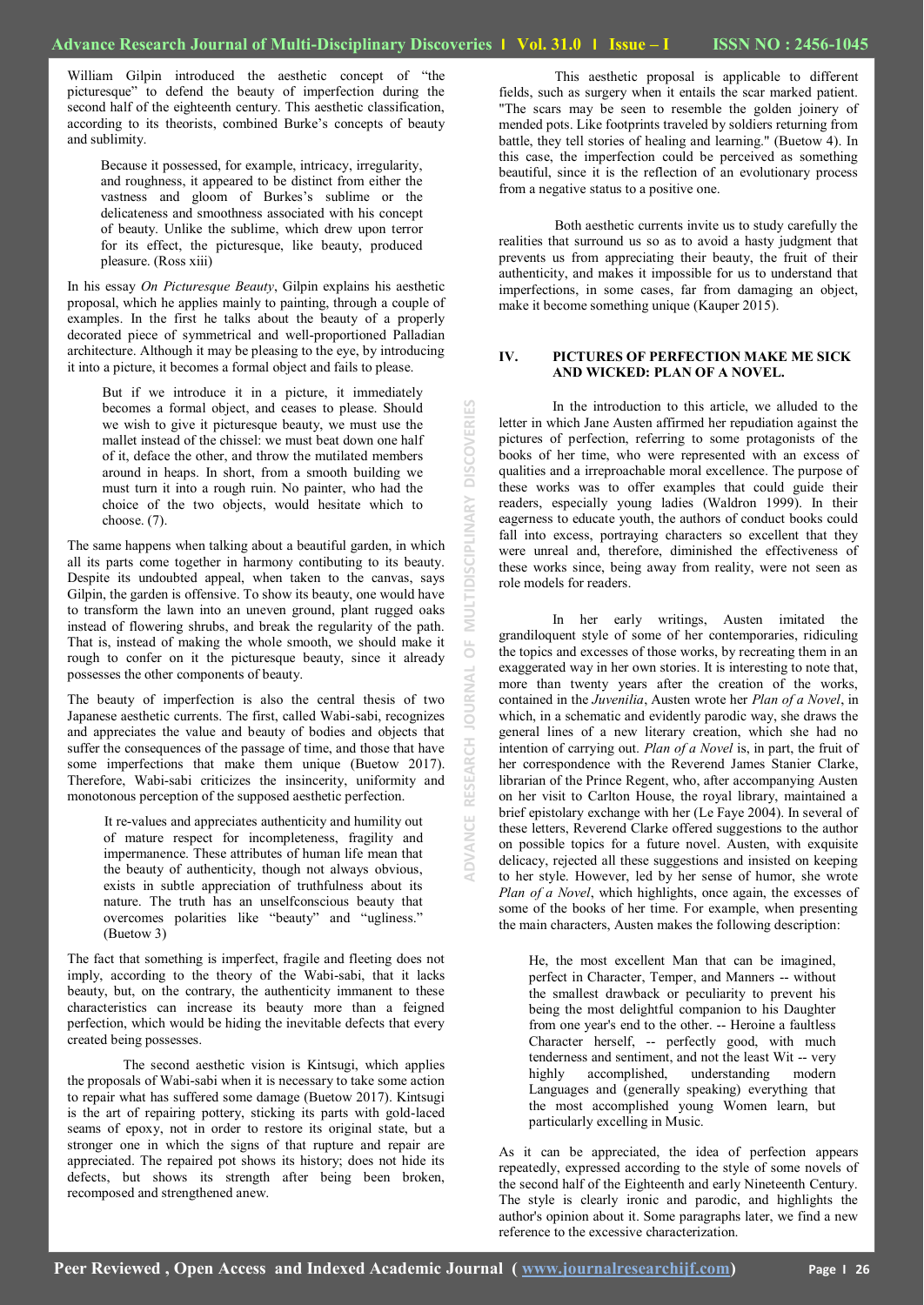ă

š

The scene will be for ever shifting from one Set of People to another -- but All the Good will be unexceptionable in every respect -- and there will be no foibles or weaknesses but with the Wicked, who will be completely depraved and infamous, hardly a resemblance of humanity left in them.

In addition to insisting on the excessive goodness of the characters, the radical evil of the villain, who lacks even the slightest positive feature, is also depicted exaggeratedly even to the point that it does not resemble a human being.

"Pictures of perfection as you know make me sick and wicked". Both this forceful statement and the ironic descriptions collected in *Plan of a Novel* were made during the last years of the author's life, when the four novels printed in her lifetime had been published. So, it can be stated that she had this vision of characterization when writing her works. That is to say, at the time of designing her protagonists, Austen avoided their possible resemblance to pictures of perfection, far from the reality, and for this reason, she provided them, intentionally, positive and negative qualities. In the next section we will analyze the way in which this author designed the structure of *Emma*, so that, in spite of the heroine's evident defects, it could be effective. We will also explain the reasons why Emma's imperfections bring a greater beauty to her personality.

## **V. EMMA WOODHOUSE: A PICTURE OF IMPERFECTION**

Jane Austen started writing *Emma* after finishing *Mansfield Park.* At that time, *Sense and Sensibility* and *Pride and Prejudice* had already been published. The manuscript of *Northanger Abbey* was finished, although it was not published until after the author's death, like *Lady Susan* and her other early writings. So *Emma* is the penultimate of the novels that Austen managed to finish, and the last one she saw published.

*Emma* is, therefore, the work of an experienced author, interested in knowing the reactions of her audience, as can be inferred from the fact that she decided to write down all the opinions she received about *Mansfield Park*. We also know that Austen was a firm defender of the novel as a literary genre and, at the same time, maintained a critical attitude toward the works of her time. For this reason, we find in her writings an interest to innovate and to face new challenges (Bander 2016). This could be an explanation to justify why after finishing *Mansfield Park*, whose protagonist stands out for the straightness of her behaviour, and for her shyness and discretion, Austen decided to take the risk of offering her readers a heroine, completely different, and obviously imperfect.

As it was stated previously, Austen harshly criticized the pictures of perfection offered by some contemporary authors and avoided falling into that error, designing protagonists with great qualities, but also with marked flaws. Even her more virtuous heroines, like Elinor Dashwood or Fanny Price whose moral values stand out throughout their stories, can be perceived by readers as characters with small imperfections. Elinor's self-restraint and Fanny's moral rectitude in certain parts of their stories could seem excesive. Therefore both heroines might deserve some light criticism that Mr. Knightley applies to Jane Fairfax: "Jane Fairfax is a very charming young woman - but not even Jane Fairfax is perfect. She has a fault. She has not the open temper which a man would wish for in a wife" (256). In fact, we could say that in all her novels, Austen makes an analysis of human imperfection through her characters.

> Austen's heroines are complicated experiments in the delineation of human social error, an almost Hogarthian effort to render our general inner decay- and they are greater than Hogarth's portraits because, rather than stopping at caricature, they coax us into both loving these women as human beings and accepting our inevitable share in their flaws. (Potter 614)

By showing the shortcomings of her protagonists, Austen draws a realistic portrait of her characters and, at the same time, shows them closer to the reader, who can see in them a reflection of his/her own imperfect condition. However, when writing *Emma*, Jane Austen took a much greater risk than in her previous works, since this heroine is depicted with an antiheroine's qualities (Meng 2010). So when designing the character of Emma, Austen faced the challenge of capturing the readers's attention and interest with a particularly imperfect protagonist that could be repulsive to many of them. In fact, the issue of perfection is present throughout the novel.

Highbury gossips are preoccupied with each other's perfection or imperfection. In one of their quarrels about Emma, for example, Mr. Knightley agrees when Mrs. Weston asks, "'Can you imagine any thing nearer perfect beauty than Emma altogether?' ‗I have not a fault to find with her person,' he replied" (39). In Emma's view, Harriet Smith "wanted only a little more knowledge and elegance to be quite perfect"  $(23)$ . Unable to perfect the person, she perfects her drawing of Harriet instead. Mrs. Weston mentions to Mr. Elton that Emma has improved upon Harriet's eye-brows and eye-lashes. "'Do you think so?' replied he. 'I cannot agree. It appears to me a most perfect resemblance in every feature" (48). Harriet, in turn, "did think [Mr. Elton] all perfection" (142). (Bander 1999, 157)

These are some of the examples Bander offers in her article, highlighting Austen's intentionality to delve into the dichotomy perfection / imperfection. This evidence leads us to ask ourselves the reasons that led Austen to consider this question. Is it just the will to experiment with new strategies? Is it just a literary challenge to exercise her writing skills? The fact that Austen refers to the excessive perfection of the characters as a defect of some novels of her time leads us to think that, in writing *Emma*, she assumed the task of demonstrating that imperfection can be positive for the literary work .

#### **5.1 A heroine whom no one but myself will much like**

In the biography that James E. Austen-Leigh wrote about his aunt, it is related that when talking about Emma, Austen said: "I am going to take a heroine whom no one but myself will much like" (148). Jane Austen was aware of the imperfections of her heroine and, for this reason, she had some doubts about the response of the public. However, she decided to describe the character of Emma as she had created her, with her virtues and defects.

Imperfection is a quality of the human condition, therefore, and by showing it in the protagonists, the sensation of reality in the reader is increased. This is one of the characteristics of Jane Austen's style (Jordán 2017), in whose works we always appreciate her interest in realistically delineating her characters, both by their attitude and behaviour, as well as by their way of speaking.

A realistic view implies that when talking about people, we speak of imperfection. But we must bear in mind that "imperfection is not necessarily a bad thing. The problem with perfection is that it is static, impervious to growth or change, rather like Mr. Woodhouse." (Bander 1999, 158). The characters described as perfect are static because they are already finished. Their personality does not change with the story, and as a result readers can perceive them as flat characters. However, imperfection is a dynamic state, so that imperfect characters can evolve and, in this way, acquire greater depth and become more interesting. By showing the imperfections of the protagonist, Austen confronts her readers with a feature of the human condition. "We may not like Emma," Stuart Tave observes, "but if she causes us to discomfort it is because we can not disown kinship with her" (210). Emma's shortcomings are a point of connection with readers, who may feel disgusted with their attitude, but at the same time, will perceive it as something real.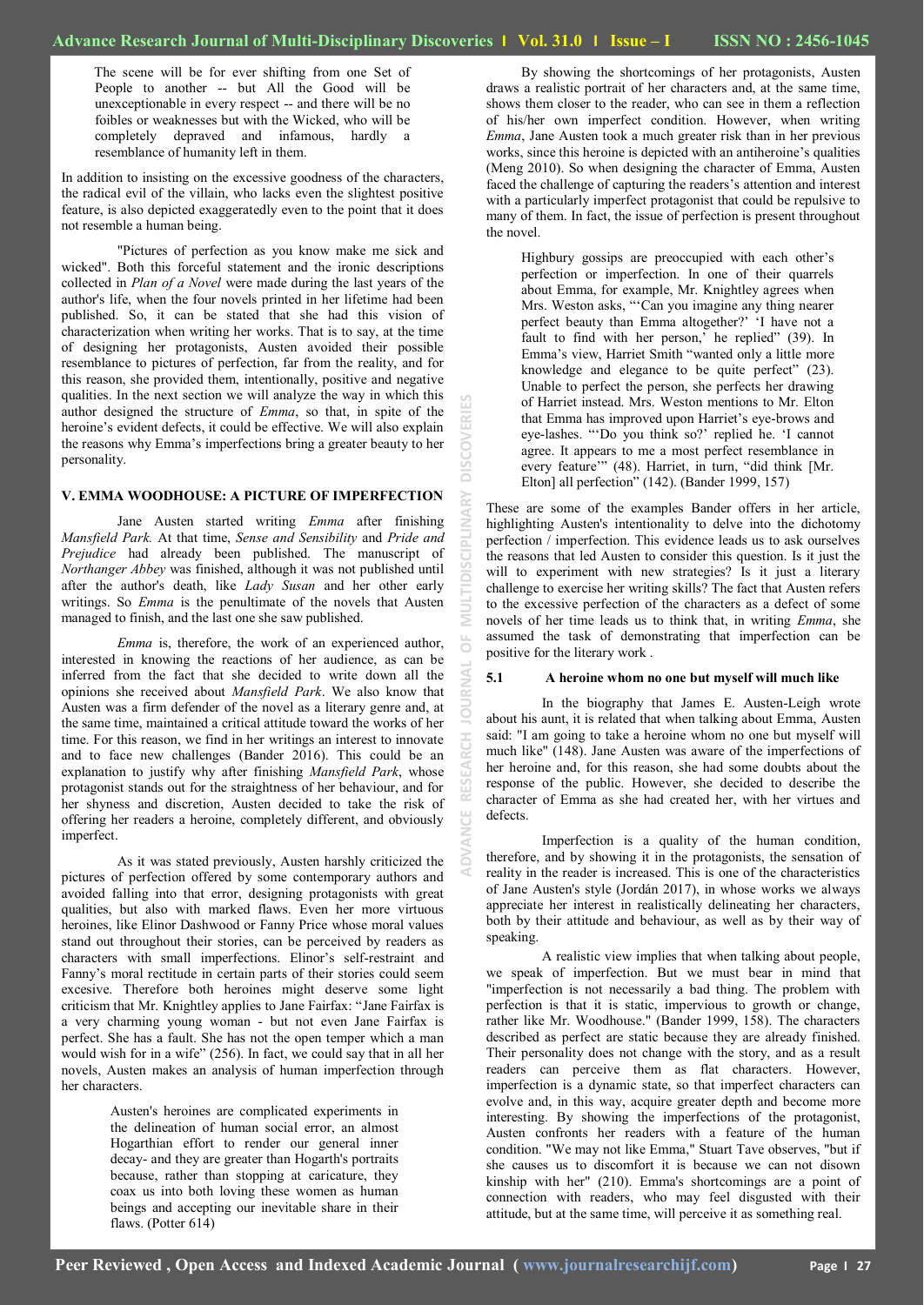$\frac{11}{10}$ 

JOURNAL

RESEARCH

ADVANCE

MULTIDISCIPLINARY

쏩

**DISCOVERI** 

We can affirm, therefore, that the imperfections of the characters are an opportunity for the author to go in depth in their personality and show their evolution. These imperfections also lend credibility to the story and create points of union with the reader. However, the protagonist's excessive defects could cause rejection and distance readers from the story, reducing the effectiveness of the work. In the case of *Emma*, the challenge for the author is to amuse readers by means of the heroine's mistakes, and at the same time, awaken in them the desire that Emma will reform herself and in this way will become worthy of a happy ending .

> If we fail to see Emma's faults as revealed in the ironic texture from line to line, we cannot savor to the full the comedy as it is prepared for us. On the other hand if we fail to love her, as Jane Austen herself predicted we would -if we fail to love her more and more as the book progresses- we can neither hope for the conclusion, a happy and deserved marriage with Knightley following upon her reform, nor accept it as an honest one when it comes. (Booth 96).

A protagonist like Emma demanded from her creator the ability to maintain a difficult balance throughout the work. On the one hand, she had to be able to show Emma's defects in a funny way, to achieve the comic effect, but on the other hand, she needed to avoid these imperfections so as not to bring about the reader's rejection, since, in that case, the argument would lose interest. But this is not the only challenge that Austen had to face. In addition to making readers feel attracted to Emma, despite her shortcomings, she had to plan the work so that these flaws were valued in their proper measure because, otherwise, the argument would also lose interest.

> If readers who dislike Emma cannot enjoy the preparation for the marriage to Knightley, readers who do not recognize her faults with absolute precision cannot enjoy the details of the preparation for the comic abasemnent which must precede that marriage. (Idem 101)

To succeed, Austen had to provoke in the readers the appropriate reaction so that they were able to enjoy the novel. In order to achieve this reaction, she used different strategies that will be explained in the next section.

#### **5.2 Some strategies**

Most of the plot is told from Emma's point of view. Although Austen uses an external narrator, this is placed, usually, next to the protagonist and tells the facts from her perspective. Austen uses the free indirect style, characteristic of her style (Sabor 2015), so that Emma's thoughts come to us through the narrator and, at times, mixed with the narrator's voice. By telling the story in this way, several objectives are achieved. On the one hand, the reader advances in the story with the protagonist, knows her reasoning and her intentions, and this allows him to better understand her attitude and be more understanding with her mistakes. In addition, thanks to this perspective, the reader is also witness to Emma's repentance and her efforts to improve when she discovers her mistakes. That is, by positioning the reader next to the main character, the author facilitates the connection between the two, which, as we have seen, is essential for the effectiveness of the work. If Austen had decided to tell this story from another character's point of view, the effect of Emma's imperfections on readers would have been very different.

> Seen from the outside, Emma would be an unpleasant person, unless, like Mr. Woodhouse and Knightley, we knew her well enough to infer her true worth. Though we might easily be led to laugh at her, we could never be made to laugh sympathetically. (Idem 97)

The same fact, observed from different points of view, can produce very diverse reactions. For this reason, when facing the challenge of writing a novel starring an obviously imperfect heroine, Austen decided to place the readers next to the protagonist, so that they could know her thoughts and intentions, and be understanding with her defects. In addition, as already mentioned, thus readers also witness more closely the repentance of Emma when she understands the damage she has caused to other people. This is another one of the strategies used by Austen to maintain the balance between Emma's imperfections and her positive characteristics. After each error of the heroine, we find a scene in which her repentance and her self-reproaches are shown.

The contrast between characters is another strategy that can be found in all of Austen's works (Copeland 2011). These contrasts cause a variety of effects, as will be appreciated in the following lines. It has been commented that the personality of Emma, described from the point of view of some characters would be much more unpleasant. Something similar would happen if the characteristics and thoughts of certain characters in this novel were described in depth. We are referring specifically to Jane Fairfax. It is very interesting to see how Austen usually keeps her in the background, offering only the essential information for the advancement of the plot.

> It is not only that the slightest glance inside Jane's mind would be fatal to all of the author's plans for mystification about Frank Churchill, though this is important. The major problem is that any extended view of her would reveal her as a more sympathetic person than Emma her-self. (Booth 100).

To maintain the balance it is necessary to manage effectively the features of the characters that surround the protagonist, the information that is provided about each of them and their different appearances. As it has been mentioned, Austen avoids the contrast between Emma and Jane Fairfax for much of the story, to prevent the heroine's image from being too damaged. However, when Emma's imperfection has reached a high degree of evidence, the author introduces Mrs. Elton, who will provide a contrast from which the protagonist will benefit. This contrast is especially significant since, although both ladies share some characteristics, such as classism, the desire for notoriety, a manipulative tendency and an obstinate character, when they appear together, their differences and Emma's superiority are highlighted.

> And by the end of the novel, compared to Jane Fairfax and Frank Churchill, Emma appears to be a model of openness, generosity, and remorse. Surely many readers who begin by disliking Emma will end, along with Mr. Knightley, by loving her in spite of her faults. (Bander 2016, 20).

While for much of the story the contrast between Emma and Jane Fairfax was unfavourable to Miss Woodhouse, in the final stretch, perspective is changed and, for this reason, Austen does not hesitate to bring Jane Fairfax to the foreground. The contrast between these two young women, on this occasion, highlights Emma's virtues, which justify that a gentleman with a proper moral outlook, like Mr. Knightley, is attracted to her.

> That paradox is key to understanding Mr. Knightley's preferente for the perfectly imperfect Emma over the imperfectly perfect Jane. Mr. Knightley, like Jane Austen herself, is bored by perfection. (Bander 1999, 159)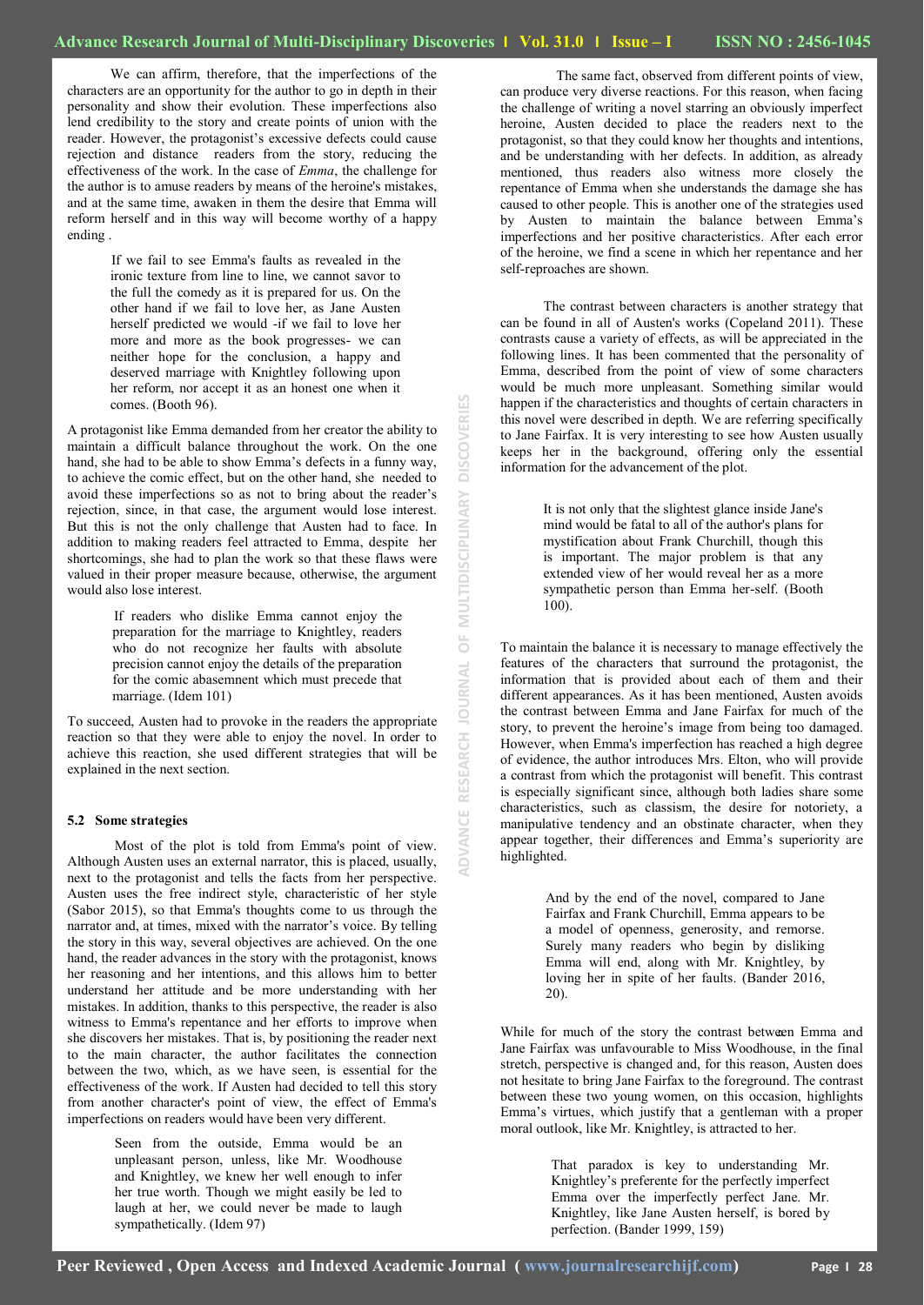Mr. Knightley is a fundamental tool used by Austen to achieve balance in the perception of readers. This gentleman is the only person capable of reprimanding Emma for her mistakes. Through the character of Mr. Knightley, Austen verbalizes the readers' reaction when perceiving the defects of Emma and, at the same time, offers a positive point of view on the protagonist. Every time Emma behaves incorrectly, we hear a correction from Mr. Knightley.

> But it has come from someone who is essentially sympathetic toward Emma, so that his judgments against her are presumed to be temporary. His sympathy reinforces ours even as he criticizes, and her respect for his opinion, shown in her selfabasement after he has criticized, is one of our main reasons for expecting her to reform. (Booth 104)

In this way, the author offers an objective and hopeful vision of the protagonist, with the intention that readers will share it. Austen manipulates readers' perception through the narrator, who is positioned next to the protagonist, and offering the points of view that can be more effective to achieve her goal.

Imperfections bring dynamism and depth to the character, and force the creator to deploy different strategies to achieve in her audience the expected reaction.

> Austen knew that a reader's response to a complex literary character is dynamic, not static, and that the job of the author is to orchestrate readers' feelings of approbation or disapproval, sympathy or antipathy, liking or disliking -a job she does supremely well in Emma. (Bander 2016, 20)

An imperfect character is likely to evolve and, therefore, the public's reaction will depend on the outcome of that process of change. We have already discussed some of the strategies used by Austen to keep readers interested in Emma throughout this process. In the next section, we will analyze in more detail the results of Emma's evolutionary process.

### **5.3 Becoming "an heroine"<sup>1</sup>**

*Emma*'s argument revolves around the protagonist's education (Ruderman 1996) and her evolutionary process. As it is explained in the first paragraphs of the novel, Emma spent the first years of her life acting always according to her opinions and, due to the continuous praises of her friends and family, she forged a high self-image. Emma's educational deficiencies are the cause of her misperception of reality, which leads her to hurt the feelings of other people involuntarily. Despite her good will and her many natural gifts, at the beginning of the novel, Emma is in the first steps of her educational process, which she will complete throughout the work. For this reason, some critics have classified *Emma* as a *bildungsroman* (Kohn 1995), a novel about the protagonist's personal progress.

> In a bildungsroman, the goal is maturity which the protagonist achieves little by little and with difficulty. The genre often emphasizes a main conflict between the heroine and the society. (Abrams 8)

From the beginning of the novel, Austen clearly describes both Emma's surroundings and her shortcomings, so that the reader gets to know the starting point, and therefore will be able to appreciate the different stages through which the protagonist will pass in her maturation process. Both the starting point and the goal that is reached at the end of the novel are marked by imperfection, since this is a condition of the human being. Therefore, the difference between some characters and others does not depend as much on their defects as on their intention to improve, on their effort to reach the truth.

Jane Austen depicts even the best minds as continually fallible, under the pressure of new evidence and potentially undermined from within by selfishness. Her only constants are abstract qualities –directness, honesty, sincerity, humility– the characteristics striven for by people who care about truth. She sees perfectibility as a condition of human life, but not perfection. (Butler 260)

During the first chapters of the novel, Austen describes various situations that show Emma's disconnection with reality justified by the characteristics of the education received and the limited environment in which she has always lived. Emma's persistance in assigning Harriet a noble origin and her misunderstanding of Mr. Elton's intentions, which were addressed to her and not to Harriet despite Emma's insistence, are two examples of her disconnection with reality. Keeping to her realistic style, Austen exposes these circumstances so that the reader understands that Emma's biggest problem is her distorted perception of reality, and as a consequence, although she is well-intended, she makes mistakes continuously, and hurts other people's feelings with her skewed decisions.

> In order to understand Emma's role in the novel, we have to recognize her natural affinity with the truth. It is only a temporary perversity that leads her astray, a fact suggested by her firm, strong tone when she talks to her natural equal, Mr. Knightley. Not for her—or, at least, not then the moral failings of the other female characters with whom she is compared: the soft palliations of Mrs. Weston, the constraint of Jane Fairfax, the mindless, characterless indecision of Harriet. (Butler 266).

Emma's imperfection does not consist of a weak or evil personality. The cause of her mistakes is the high self-concept and the confidence in the skills with which she fancies herself to be gifted. This self-confidence leads her to deny evidence and refuse advice. Convinced that she is doing the right thing, Emma is not aware of her mistakes until they are obvious. And, then, Austen shows Emma's affinity with the truth through the girl's repentance and her purposes of amending herself every time she realizes her wrong behaviour and its consequences.

Emma seeks goodness and truth, but, having a distorted perception of reality means that she is setting herself along a path to a bad end. For this reason, the character's progress, which is the central theme of the novel, consists of the process through which the heroine becomes aware of her mistakes and, little by little, acquires a correct vision of reality. Since she is a young woman with good intentions and positive qualities, her growth is not so much in acquiring new skills as in recognizing her mistakes. Although the protagonist's evolution develops throughout the plot, we can appreciate some turning points and a critical moment in this process.

The turning points are the various scenes in which Austen shows Emma's regret for having caused suffering to other people. In spite of the inconstancy of her resolutions, which is another of Emma's shortcomings, these moments of selfknowledge are a step forward in her maturation process, and they are preparing her for the critical moment, which is the well-known scene at Box Hill.

**ADVANCE RESEARCH JOURNAL OF MULTIDISCIPLINARY DISCOVERIES**

 $\frac{1}{\sqrt{2}}$ 

**IRNAL** 

RESEARCH

MULTIDISCIPLINARY DISCOVERIES

<sup>&</sup>lt;sup>1</sup> No one who had ever seen Catherine Morland in her infancy, would have supposed her born to be *an heroine*. (Austen, *Northanger Abbey*, 37)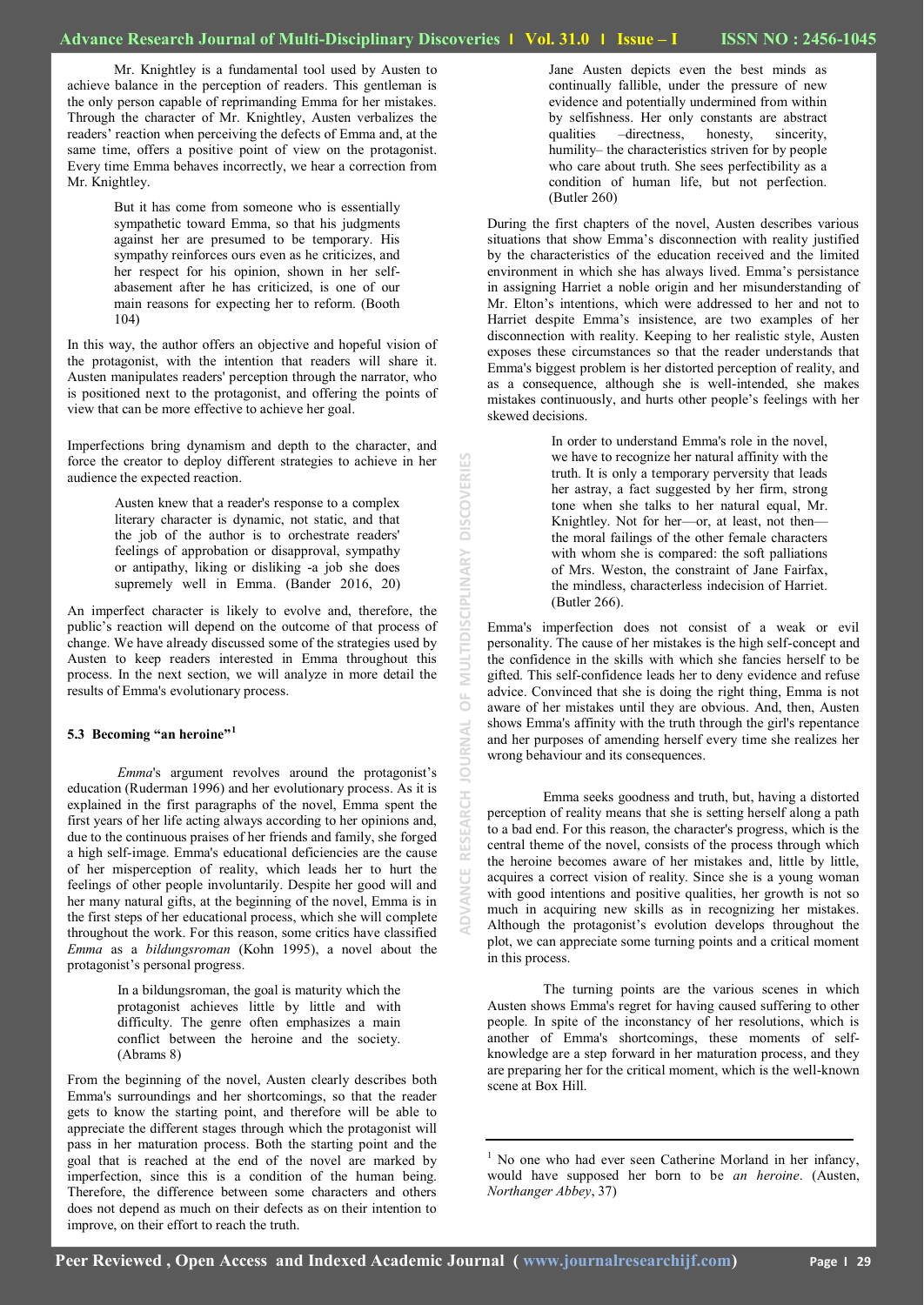After having acted unfairly and disrespectfully with Miss Bates, Emma receives a strong correction from Mr. Knightley. Despite attempts to excuse her behaviour, she has no choice but to accept her mistake and, in doing so, a revelation of self-knowledge takes place that will be transcendental in her evolutionary process. Emma understands that her high position and personal qualities are not enough to be a good person. "At last recognizes that intelligence, wealth, and social preeminence require kindness, rather than contempt, toward Miss Bates.She awakens to the lion of her position" (Shannon 641). The awareness of her error and the suffering caused to an innocent person confront Emma with reality. After the scene at Box Hill, Austen describes the process of Emma's self-discovery and her decision to rectify, showing once again Emma's affinity with the truth and her search for the good. The consequence of this step forward in self-knowledge is that Emma, at last, is aware of her imperfection, not theoretically but in a concrete way.

> Before Box Hill, Emma knew that she was not perfect, just as she knew, but would not own, that she had made Harriet too tall in her sketch, but she found it disagreeable to be told of her faults. After Box Hill, Emma finds it "unbearable" to be thought perfect by Miss Bates. This is a change indeed. (Blander 1999, 159)

After a long evolutionary process, in which the protagonist learns through her mistakes, the scene at Box Hill is an awakening of Emma to reality. And the person who has awakened Emma is none other than Mr. Knightley who, throughout the story, has acted as the heroine's mentor, pointing out her mistakes and the way forward. As it was stated in the previous section, Mr. Knightley is the character chosen by Austen to offer an objective point of view about Emma, and therefore it is Mr. Knightley who certifies Emma's improvement at the end of the book.

# **VI. CONCLUSION**

Without acknowledgment of one's imperfection, there can be no improvement, no growth toward perfection. Emma behaves badly, but she also acknowledges her imperfections, engages in reflection, expresses remorse, and undertakes reformation. This struggle is sufficient to make her a heroine worthy of Mr. Knightley's love, for human perfection is achieved not through faultless behavior, of which no mortal character (no, not even Fanny Price) is capable, but through a process of self-reflection and self-correction that all of Jane Austen's novels valorize and all of her heroines exemplify. Perfection, for Austen, is not being but becoming. (Bander 1999, 161)

It was explained above that perfect characters are static while imperfection is a dynamic state and can be related to the truth. That is, we appreciate imperfect characters' true nature, while in the apparently perfect ones there will always be a lack of sincerity. Perfect characters' lack of evolution is akin to Gulpin's proposal about the inadequacy of portraying perfect objects or images. In the same way that imperfection confers picturesque beauty to a landscape, it can also provide artistic beauty to a flawed character, making it more dynamic and round. For this dynamism to have positive consequences, the character must be aware of his/her mistakes and must have the intention to advance in his/her search for the good and the truth. It is this effort to reach a higher state that differentiates characters.

In the previous section, it was affirmed that Emma's main defect, during a large part of the novel, is her disconnection with reality. Through her various stages of self-discovery, Emma reaches a greater awareness of herself and, therefore, is able to recognize her mistakes, show repentance, and try to correct them. Each of these stages is a step forward in her maturation process, which allows her to perceive reality more accurately. After this slow and expensive learning process, Emma is able to look at the past with serenity and sincerity, and does not hesitate to criticize her previous attitude, when, in the final part of the novel, Mr. Knightley feels surprised for Emma's approval of Harriet Smith and Robert Martin's engagement.

> "You are materially changed since we talked about this subject before." "I hope so - for at that time I was a fool." (425)

Aside from picturesque beauty described in section 4 of this article, two aesthetic currents were explained that defend the beauty of imperfection: Wabi-sabi and Kintsugi. The statements of both currents are applicable to Emma's character and, therefore, to the entire novel, since Emma's education is the central theme of the work. Emma's imperfections make her a unique character, with a personality rich in nuances. At all times, the reader is aware that the author is showing this character in all sincerity, without hiding any information. Emma's imperfections, on the other hand, lead us to perceive her with more realism and proximity, since in her defects we can see our own human condition reflected. At the end of her learning process, Emma is stronger than at the beginning of the story. Figuratively speaking, we could say that throughout the plot, and mainly after her conversation with Mr. Knightley in Box Hill, Emma's personality is broken and, later, it is recomposed. Her perception of reality, her prejudices, her high self-concept and everything that prevented her from understanding those around her break down during this process of maturation, giving rise to a stronger personality, in which we can appreciate the passage of time and the footprints of that learning process.

When Austen wrote *Emma*, she took on the challenge of showing the beauty of imperfection through a heroine who was very different from her other heroines. More than two hundred years after the publication of *Emma*, although some readers dislike Mrs. Woodhouse's character (Wells 2017), those who have entered its pages are counted in the millions, and the number of viewers who have seen some of this novel's film adaptations is also very high. Readers' positive opinions about the novel *Emma* and its heroine are found everywhere, from the review traditionally assigned to Sir Walter Scott (1815), to reviews in our own times (McRum 2016). Therefore, we can say with confidence that that Austen achieved her goal: to show the beauty of an imperfect heroine.

### **REFERENCES**

**ADVANCE RESEARCH JOURNAL OF MULTIDISCIPLINARY DISCOVERIES**

 $\overline{0}$ 

**JOURNAL** 

RESEARCH

**ADVANCE** 

rinus<br>N

**DISCOVERIES** 

 $\geq$ 

 $\overline{a}$ 

- **[1]. Abrams, M. H.** A Glossary of Literature Terms[M], Oxford University Press, 2004.
- **[2]. Austen, Jane.** Juvenilia. Editado por Sabor, Peter, Cambridge University Press, 2006.
- **[3]. Austen, Jane.** Emma. Richard Bentley, 1841.
- **[4]. Austen, Jane.** Northanger Abbey Second Edition. Broadview Press, 2002.
- **[5]. Austen, Jane.** Plan of a Novel According to Hints from Various Quarters. Editado por B. C. Southam, B. C., Oxford, 1926.